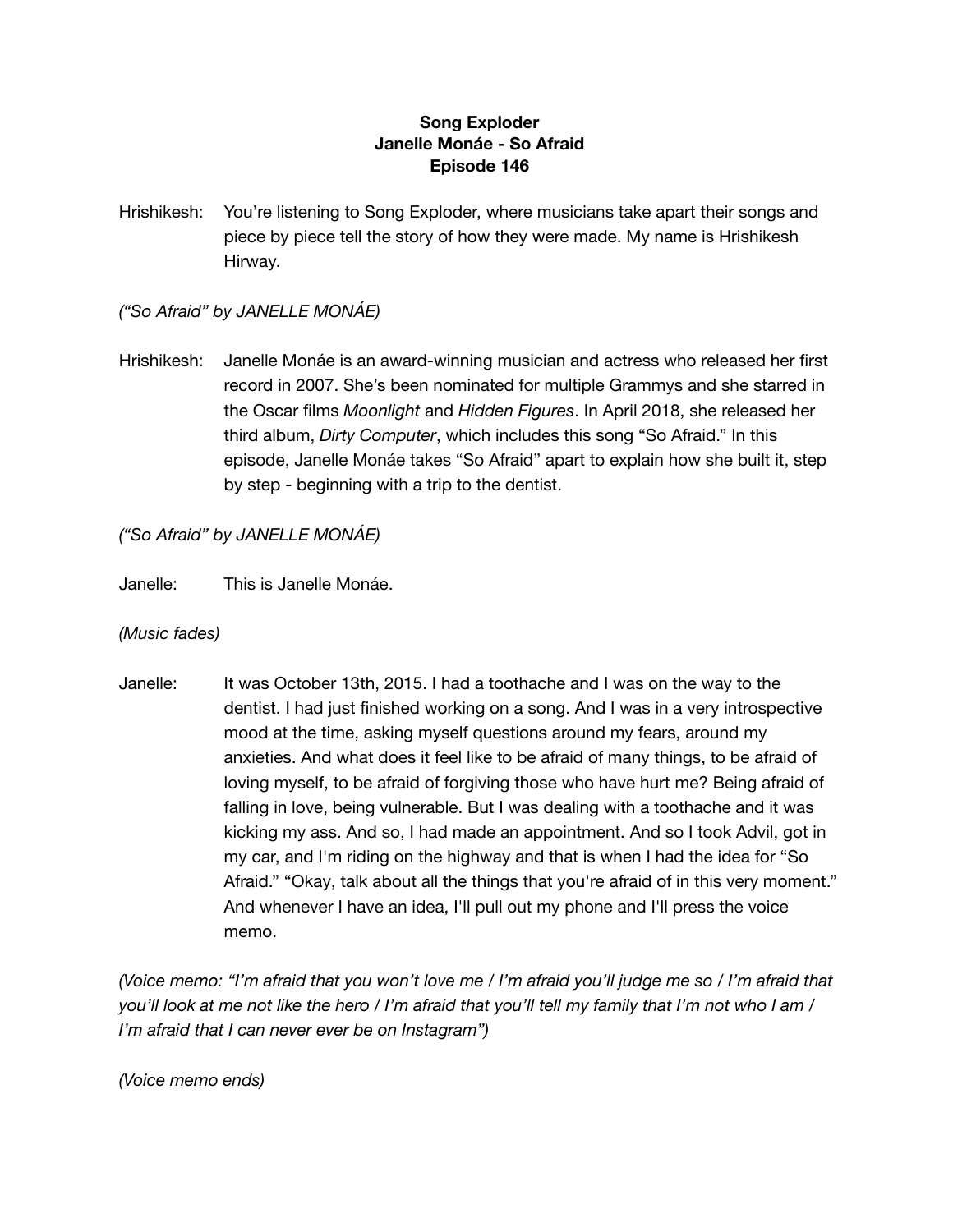Janelle: [laughter] I was like, "Okay, let's get it out. Let's get it out. Let's get it out. What are you afraid of? What are these things that have been holding you back, giving you anxiety? Let's just talk about that."

(Voice memo: "Freely loving who I love / What I stand for / I don't really know who I am anymore / What has ... done to me / Why are we in love / I'm just so afraid / I'm afraid of *everything")*

## *(Voice memo ends)*

Janelle: I deal with anxiety, just like a lot of people do. And being so afraid meant at that time me measuring myself up against the accomplishments of everybody else, you know, as the rest of the world is moving forward and being successful, and me making mistakes and forgiving myself for those mistakes. All those things can be very difficult. And they still are difficult for me to process.

*(Voice memo: "I'm so afraid (ahhhh) / I'm so afraid (ohhhh)")*

# *(Voice memo ends)*

Janelle: What I ended up doing was getting back to the studio, and playing it for Nate Wonder, who is my music collaborator, and telling him exactly how I wanted the song to go.

### *(Guitar)*

Janelle: So right now, you hear Nate Wonder playing the guitar. That's what I wanted to start off with first. Whenever I'm building a song, I like to start with guitar or piano. Because I think that great songs are able to be played with just the minimal instrumentation and it still resonate with you. And I wanted it to really be about my voice.

# *(Vocals with guitar)*

### *(Guitar)*

Janelle: It wasn't about the lyrics then, it was about what was the delivery going to be, in terms of the vocal. What was that style going to be? What was the tone going to be? I wanted you to hear in the verses this person in just a state of anxiety, of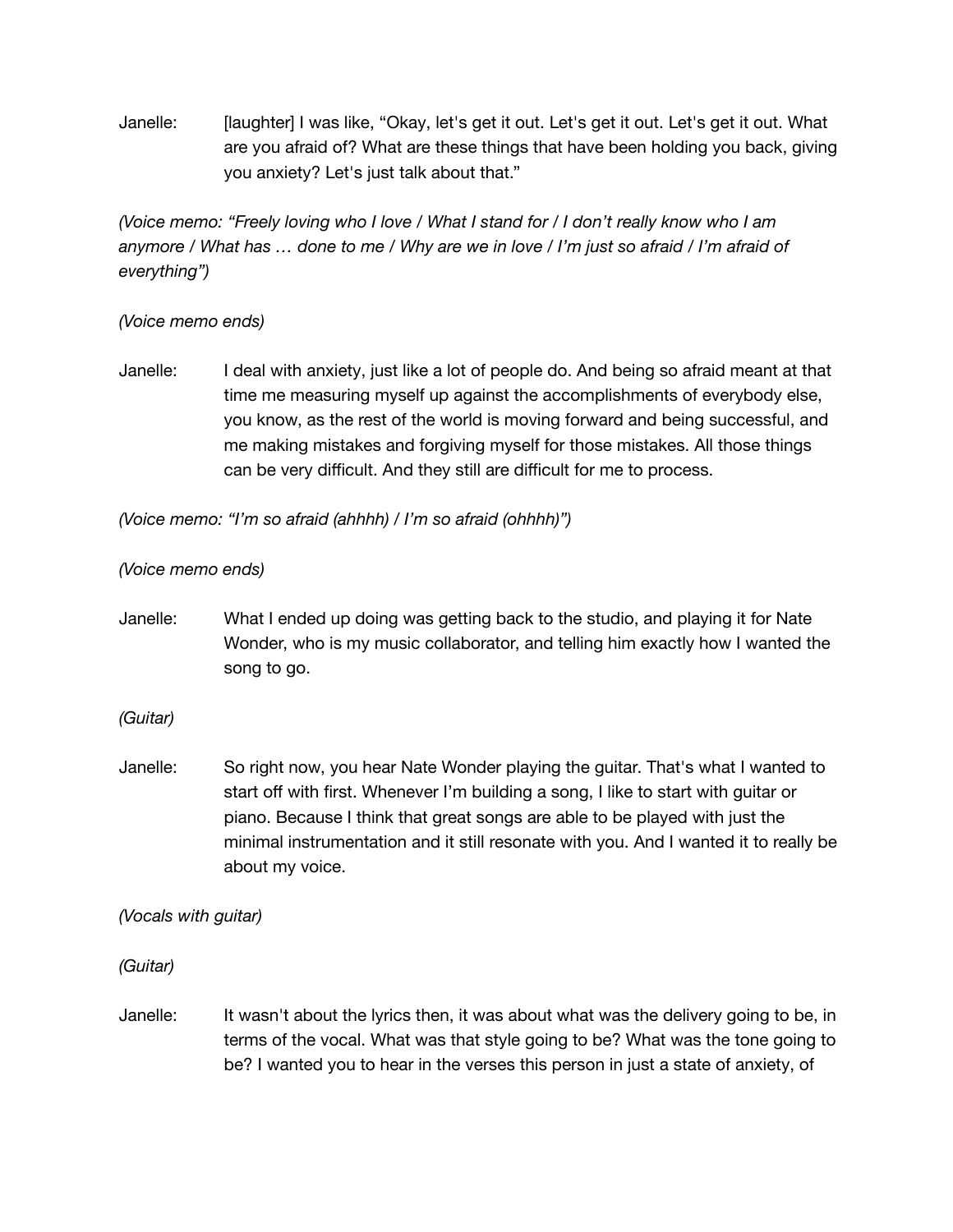fear. And you could hear it in her voice, you could hear it in the way that she's singing.

*(Vocals join)*

*(Guitar)*

Janelle: She's like almost on her last breath because everything around her is moving, but she's not moving, because she's allowed fear to just take her by the hands, and just control her mind and let her think that there's no way that she can move forward. And so that was what I focused on, was just having that guitar there to allow my voice to experiment with different ways of delivering the vocal.

*(Vocals join)*

## *(Music fades)*

Janelle: I had this version of this recording for months and months. And we just always kept coming back to it. I kept trying to re-record it and as I kept recording the song, I got braver as time passed. And so, I wanted to see what happened before you found your strength and what did you look like before you found your freedom. It came out with lyrics first.

*(Vocals with guitar: "All the kids run around playing free and fun, while the dogs lap around the can")*

*(Guitar)*

Janelle: I wanted to just highlight kids in my neighborhood back in Kansas City, Kansas, running through the ghetto with not a care in the world.

*(Vocals with guitar: "Falling down, climbing trees, swimming in the river, no life jacket on their backs")*

*(Guitar)*

Janelle: I envy kids sometimes because they don't know about the world. You know, they haven't dealt with police brutality. They haven't dealt with gun violence. They're just so pure. They're running. And it's just like this moment where you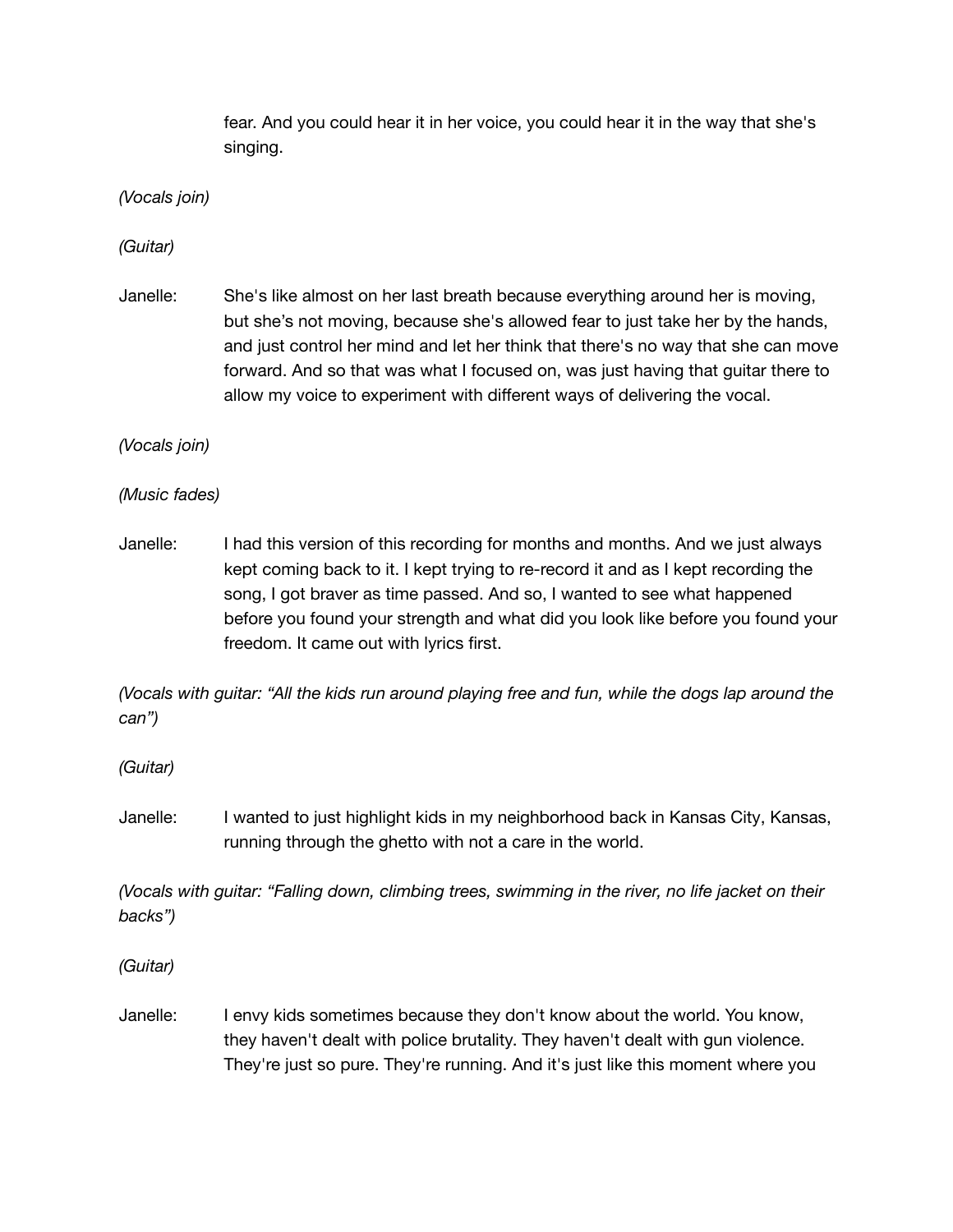wish like, "Man, if I would have known what I knew when I was seven years old, I would have been saying thank you every single day for those days." But then,

*(Vocals with guitar: "Daughters sharpen their knives and they hunt for food, others watch their children grow")*

### *(Guitar)*

Janelle: "Daughters sharpen their knives, and they hunt for food." It's a metaphor for girls and women and how tough we have to be. I grew up feeling a lot more pressure as a girl like, "Don't dress this way because the boys will look at you, or you could be raped." There was a lot of that going on. You know, I am this queer, black woman who grew up to working-class parents, who every single day is reminded by those in the position of power, that we don't care about women. It just made me a harder person. I had to have more armor because in this world that I'm growing up in, it's not always going to be safe for me. And then when I grew up, you're still dealing with that. You know, you're dealing with having to shield yourself from the sexism, and be tough enough to fight back against that emotionally.

#### *(Music fades)*

Janelle: And so, I understood that I needed to go even further with my emotions because I started to realize that there was power in vulnerability. You know, for a while, I had been just showing confidence. You know, "I'm a black woman. I need to be brave. I need to encourage other black women. I need to uplift, uplift, uplift." But at the same time, a lot was going on with me personally. And I realized that the times that I connected most and that I was encouraged and inspired most was by the vulnerabilities of others. The way that they were able to talk about their insecurities, did something remarkable.

### *(Vocals: "And I'm afraid (ahhhh) / I'm so afraid")*

Janelle: There's so much power in admitting that we are afraid, afraid of loving the person that folks say you shouldn't love. Afraid of forgiving America for the things that they've done to the black and brown folks, or to the LGBTQIA community. You're just afraid to trust your country, and you're just afraid to love yourself. And so, I think that this song represents that, what it means to live in such a fearful state.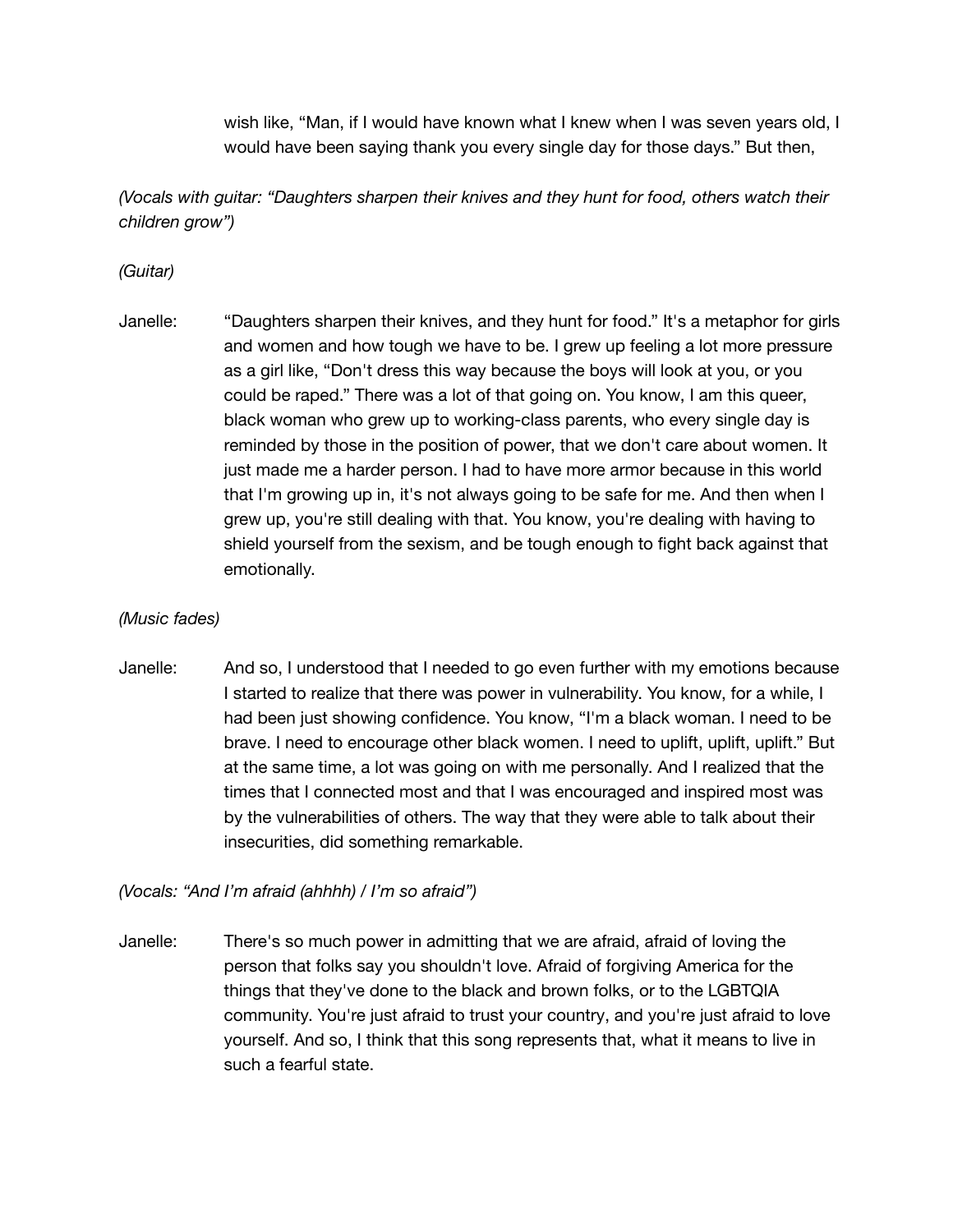*(Vocals: "I'm so afraid (ahhhh) / What if I lose?")*

Janelle: You know, I engineer myself, and I also record myself. What I love most about engineering myself is that I get a chance to connect with me more. I don't have to worry about impressing anybody because honestly, you know, when you work with different engineers, maybe they think, "Oh, she's going to come in here, and things are going to be perfect." But I don't want to think about perfection, I don't want to think about an audience. And even if one person is in the room, it's still an audience. When I'm going through these initial stages of a song, and I'm exploring, I'm just private in that way that, you know, this is a private conversation that I need to have with myself.

(Vocals with synths: "What if I lose? / Is what I think to myself / I'm fine in my shell / I'm afraid *of it all, afraid of loving you")*

| (Synths) |                                                                                                                                                                                                                                                                                                                                                                                                                                                                                                                                                                                                                                                                                                                                                                                                                          |
|----------|--------------------------------------------------------------------------------------------------------------------------------------------------------------------------------------------------------------------------------------------------------------------------------------------------------------------------------------------------------------------------------------------------------------------------------------------------------------------------------------------------------------------------------------------------------------------------------------------------------------------------------------------------------------------------------------------------------------------------------------------------------------------------------------------------------------------------|
| Janelle: | One of the things that I've always wanted to do was to make timeless, futuristic<br>music [laughter] that you can play it in the future, you can play it if you travel<br>back.                                                                                                                                                                                                                                                                                                                                                                                                                                                                                                                                                                                                                                          |
| (Synths) |                                                                                                                                                                                                                                                                                                                                                                                                                                                                                                                                                                                                                                                                                                                                                                                                                          |
| Janelle: | And so, the thing that I love most about this song is the synths. They bring this<br>sense of like eeriness to the song, this sense of futurism. Classically futuristic.                                                                                                                                                                                                                                                                                                                                                                                                                                                                                                                                                                                                                                                 |
| (Drums)  |                                                                                                                                                                                                                                                                                                                                                                                                                                                                                                                                                                                                                                                                                                                                                                                                                          |
| Janelle: | Nate Wonder is playing drums. I played the drums as much as I could to show<br>him the feeling. He'll say, "Hey, you want to come over here? Like just show me.<br>You know, it doesn't have to be perfect," because I'm always like, "You've been<br>producing longer than me." But he's like, "No, you know, go ahead. It's a feeling.<br>And I won't be able to capture the feeling that you have in your heart, in your<br>mind, period. You came up with this song. This was birthed from you. You are<br>the best person to tell me how to do it." I'm super thankful to have been working<br>with someone who followed my lead and didn't allow themselves to get in the<br>way of the spirit of this song, just because they may have been even more<br>knowledgeable about how to get to the end result faster. |

*(Drums end)*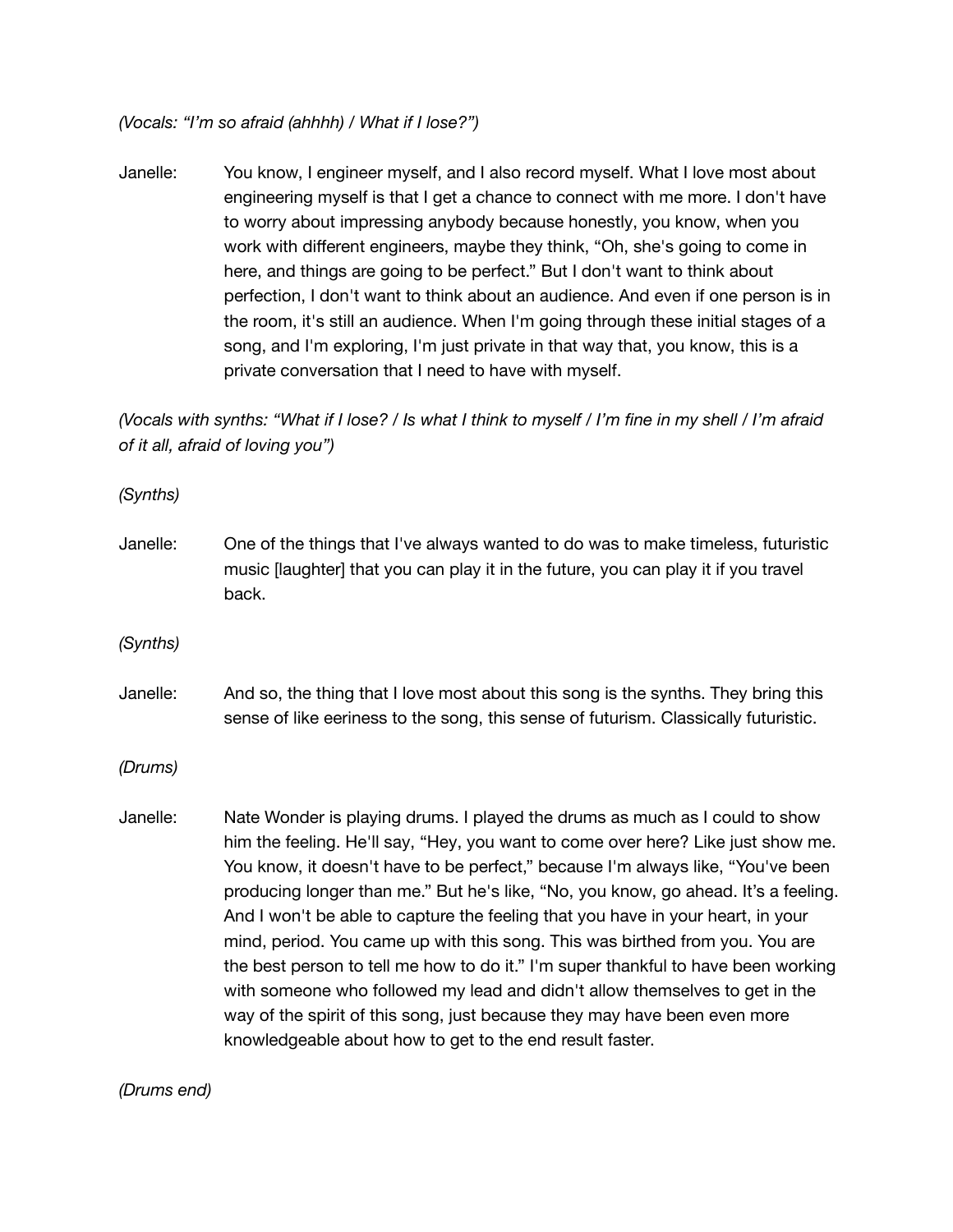Janelle: When we were picking sounds and when we were trying to build the song, we wanted to make sure it felt like what I was feeling inside. Like, you just can't even take it anymore. I wanted it to explode.

### *(Explosion)*

Janelle: There are moments where I blow up [laughter], where I just have a complete meltdown. And so I wanted something to be explosive for you to finally see this person, finally see me just break. I have to release.

(Vocals, synth, bass, and drums: "Aaaah, I'm so afraid (ahhhh) / I'm so afraid (ahhhh) / What if I lose? / Is what I think to myself / I'm fine in my shell / I'm afraid of it all, afraid of loving you")

Janelle: With my backing vocals, I wanted them to feel really dreamy, I wanted them to feel like you were in my mind, like fears singing at you.

*(Vocals: "I'm a gift and a curse to the wilderness when the leaves only turn to brown (ahhhh)")*

Janelle: Like it just sounds like tired fears [laughter], like they're exhausted with you [laughter].

(Vocals: "in the village dens, my cousins fetch for lunch (ahhhh) / While I sit in my room writing *letters to my church and things and such (ahhhh) / 'Cause I'm afraid (ahhhh) / (Ahhhh)")*

Janelle: Nate's on the background vocals too.

*(Vocals: "Ahhhh")*

Janelle: He's in this band called Deep Cotton. They had a couple songs that I loved, and when I decided that I wanted the background vocals to be as light as they were, I felt like his vocal was perfect for this.

*(Vocals with guitar)*

Janelle: I felt lighter after I recorded "So Afraid." I felt like I unpacked some things. Like what it really means to love myself, and what it means to allow myself to be loved and to fall deeply in love with another person.

*(Synths join)*